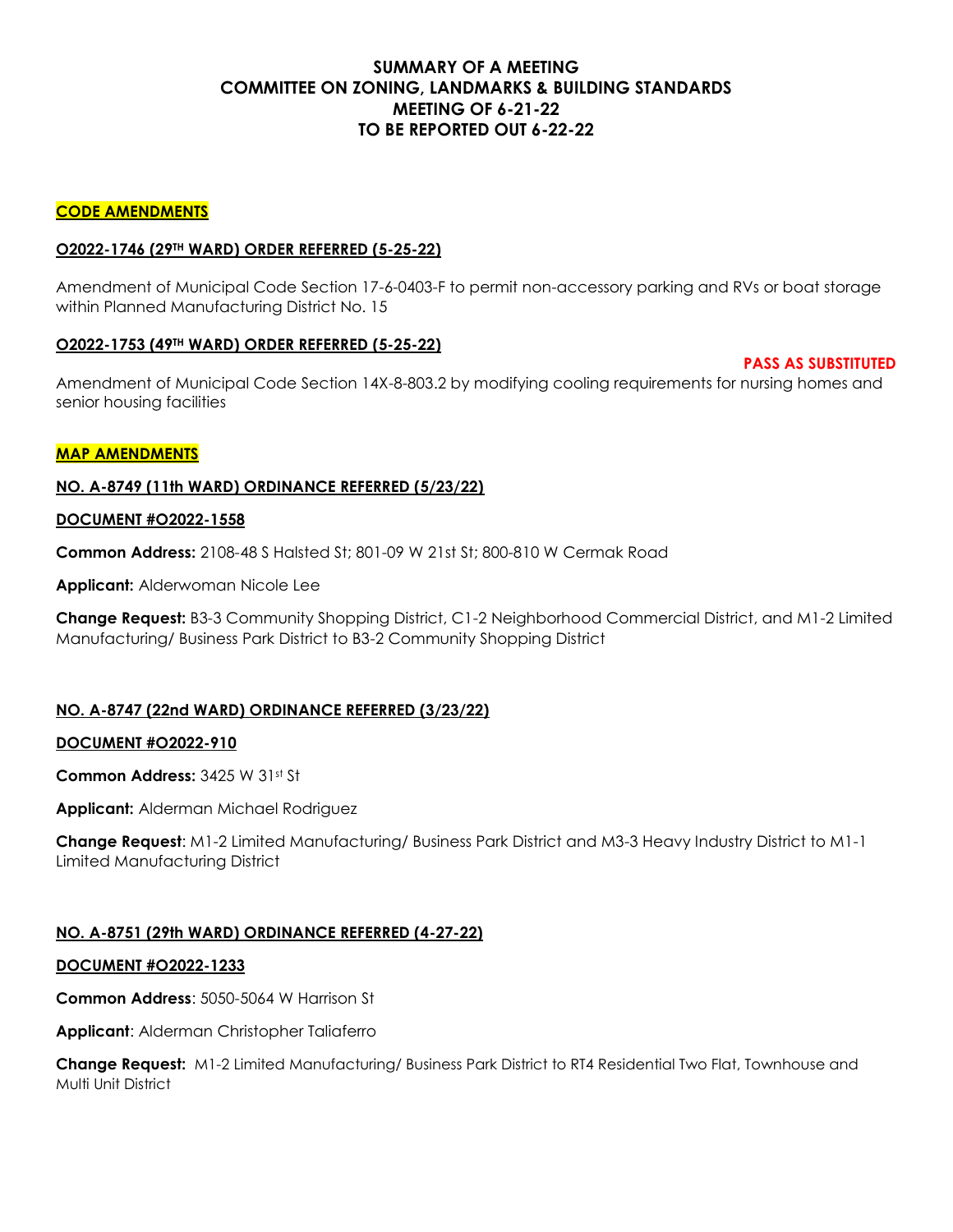## **NO. A-8752 (33rd WARD) ORDINANCE REFERRED (4/27/22)**

## **DOCUMENT #O2022-1179**

**Common Address:** 2621 W Belmont Ave

**Applicant:** Alderwoman Rossana Rodriguez Sanchez

**Change Request**: RM5 Residential Multi-Unit District to M1-2 Limited Manufacturing/ Business Park District

# **NO. A-8772 (44th WARD) ORDINANCE REFERRED (5-2-22)**

#### **DOCUMENT #TBD**

**Common Address**: 835 W Addison

**Applicant**: Alderman Tom Tunney

**Change Request:** RM5 Residential Multi Unit District to B1-3 Neighborhood Shopping District

# **NO. 21036 (1st WARD) ORDINANCE REFERRED (5-23-22)**

#### **DOCUMENT #02022-1331**

**Common Address:** 1433 N. Fairfield Avenue **AMENDED TO TYPE 1** 

**Applicant**: Robert Bihlman II

**Owner**: Robert Bihlman II

**Attorney**: Ximena Castro, Acosta Ezgur, LLC

**Change Request**: RS3, Residential Single-Unit (Detached House) District to RM4.5, Residential Multi-Unit District

**Purpose:** To add one additional dwelling unit in the basement to convert the building from three to four dwelling units

## **NO. 20867 (2nd WARD) ORDINANCE REFERRED (11-17-21)**

## **DOCUMENT #02021-5077**

**Common Address:** 1967 N. Kingsbury **PASSED AS REVISED Applicant**: Alloy Property Company 2, LLC **Owner: Alloy Property Company 2, LLC Attorney**: Rich Klawiter & Katie Jahnke Dale-DLA Piper LLP **Change Request**: B3-1, Community Shopping District then to Business Planned Development No. 646, as amended **Purpose:** Amendment to an existing planned development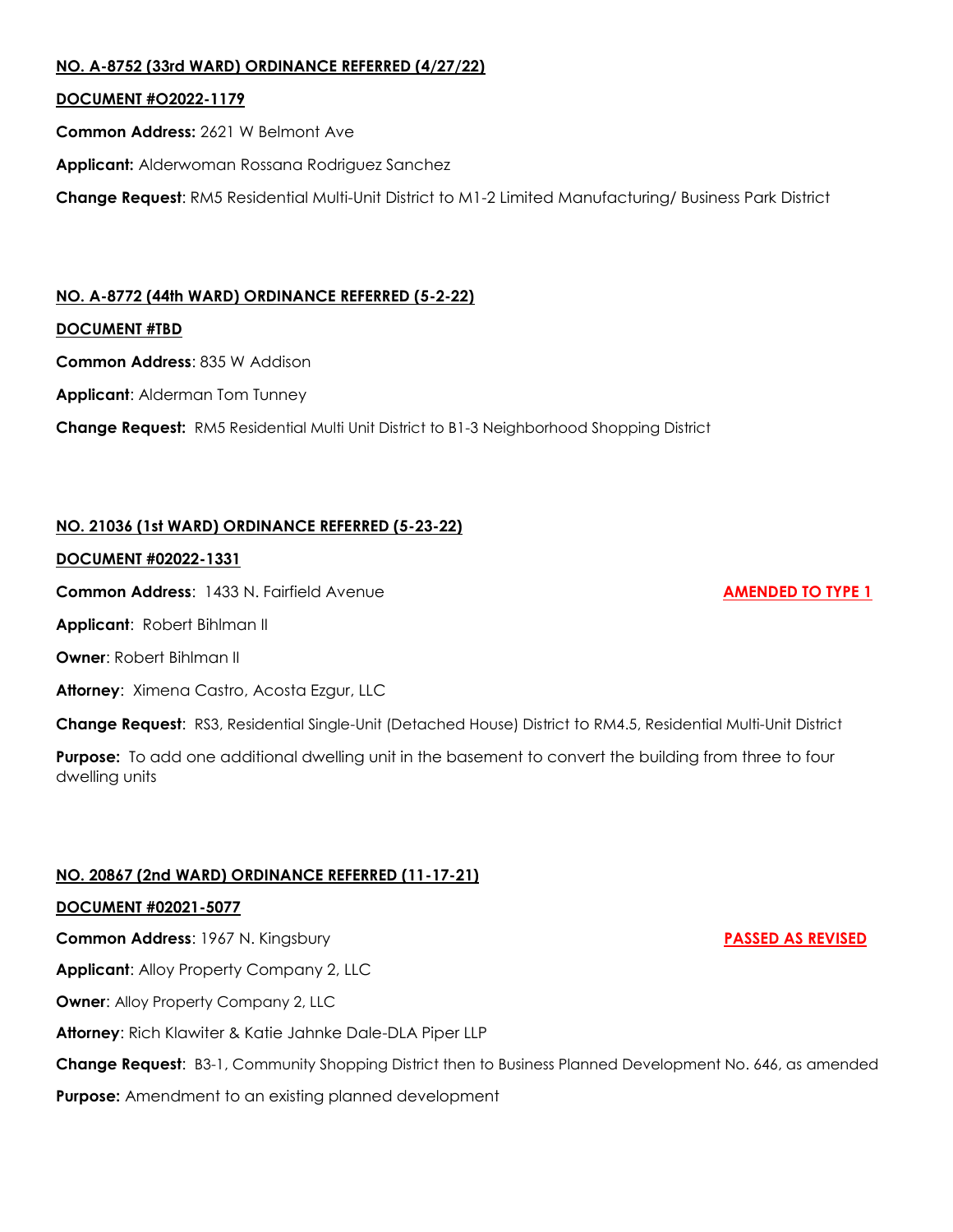## **NO. 21032 (3rd WARD) ORDINANCE REFERRED (5-23-22)**

#### **DOCUMENT #02022-1327**

**Common Address**: 5036-5058 South Prairie; 224-232 E. 51st Street **PASSED AS SUBSTITUTED**

**Applicant**: 5050 Prairie, LLC

**Owner**: The City of Chicago & Karry Young

**Attorney**: Steven Friedland, Applegate & Thorne-Thomsen

**Change Request**: RM5, Residential Multi-Unit District, B3-3, Community Shopping District and C2-3, Motor Vehicle-Related Commercial District to B2-3, Neighborhood Mixed-Use District

**Purpose:** To construct a 4-story, 49-unit building with ground floor commercial space

## **NO. 20961 (10th WARD) ORDINANCE REFERRED (3-23-22)**

#### **DOCUMENT #02022-767 PASSED AS REVISED**

**Common Address**: 3211 to 3227 E. 92nd Street; 9200 to 9242 South Burley Avenue

**Applicant**: SACRED Apartments Developer, LLC

**Owner:** City of Chicago and Cook County Land Bank

**Attorney**: Andrew Scott, Esq., Dykema Gossett, P.L.L.C.

**Change Request**: B2-2, Neighborhood Mixed-Use District and RS2, Residential Single-Unit (Detached House) District to Residential-Business Planned Development

**Purpose:** Elective planned development

## **NO. 21029 (12th WARD) ORDINANCE REFERRED (5-23-22)**

#### **DOCUMENT #02022-1324**

**Common Address:** 2538 S. Troy Street

**Applicant:** LV 2538 Troy, LLC

**Owner**: LV 2538 Troy, LLC

**Attorney:** Tyler Manic, Schain Banks

**Change Request:** C1-2, Neighborhood Commercial District to RT4, Residential Two-Flat, Townhouse and Multi-Unit **District** 

**Purpose:** To meet the use table and standards of the RT4 to allow the conversion of the existing commercial use to a three-dwelling-unit residential building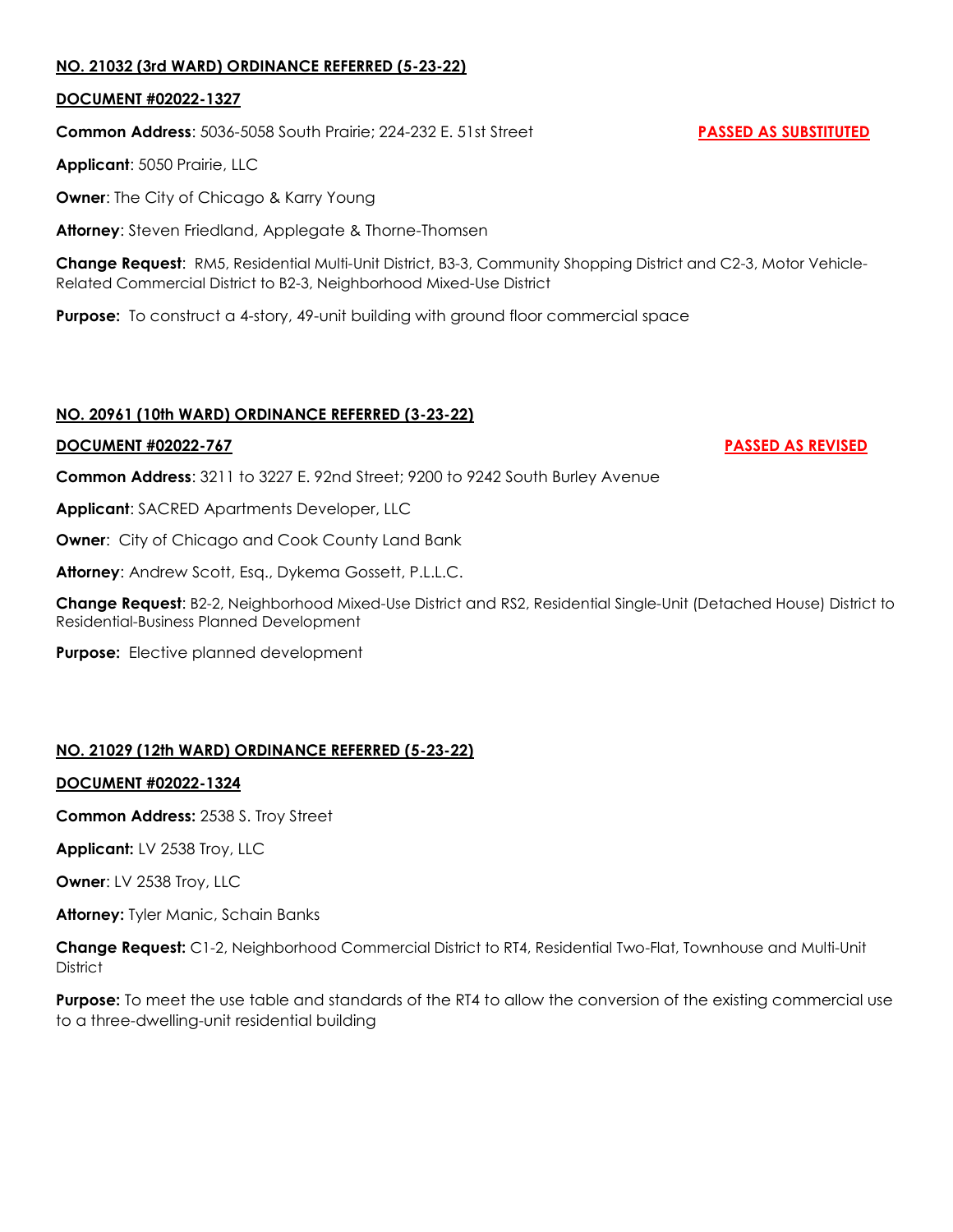## **NO. 20992 (20th WARD) ORDINANCE REFERRED (4-27-22)**

#### **DOCUMENT #02022-1111 PASSED AS REVISED**

**Common Address:** 835-61 East 63rd Street/6301-25 South Maryland Avenue

**Applicant**: 63rd Maryland, LLC

**Owner**: City of Chicago

**Attorney:** Graham C. Grady c/o Taft, Stettinius & Hollister, LLP

**Change Request:** Residential-Business Planned Development No. 1518 to Residential-Business Planned Development No. 1518, as amended

**Purpose**: To correct prior boundary description error in pervious map amendment

## **NO. 21042T1 (24th WARD) ORDINANCE REFERRED (5-23-22)**

#### **DOCUMENT #02022-1529**

**Common Address:** 3601 W. Harrison Street

**Applicant:** Emmluc, LLC-3600 W. Harrison, LLC

**Owner:** Emmluc, LLC-3600 W. Harrison, LLC

**Attorney:** Tim Barton-Thomas R. Raines, Attorney at Law, LLC

**Change Request:** M1-3, Limited Manufacturing/Business Park District to C1-3, Neighborhood Commercial District

**Purpose:** To meet the use table and bulk standards of the C1-3 to allow a mixed-use, 2-story commercial and 1 dwelling-unit building

## **NO. 21041 (25th WARD) ORDINANCE REFERRED (5-23-22)**

## **DOCUMENT #02022-1528**

**Common Address:** 1931-33 South Jefferson Street

**Applicant:** Kymm La Rosa

**Owner:** Kymm La Rosa

**Attorney:** Ximena Castro, Acosta Ezgur, LLC

**Change Request:** C1-2, Neighborhood Commercial District to B2-3, Neighborhood Mixed-Use District

**Purpose:** To sub-divide the zoning lot into two lots and to construct a three-story residential building with three dwelling units and a detached three-car garage on each lot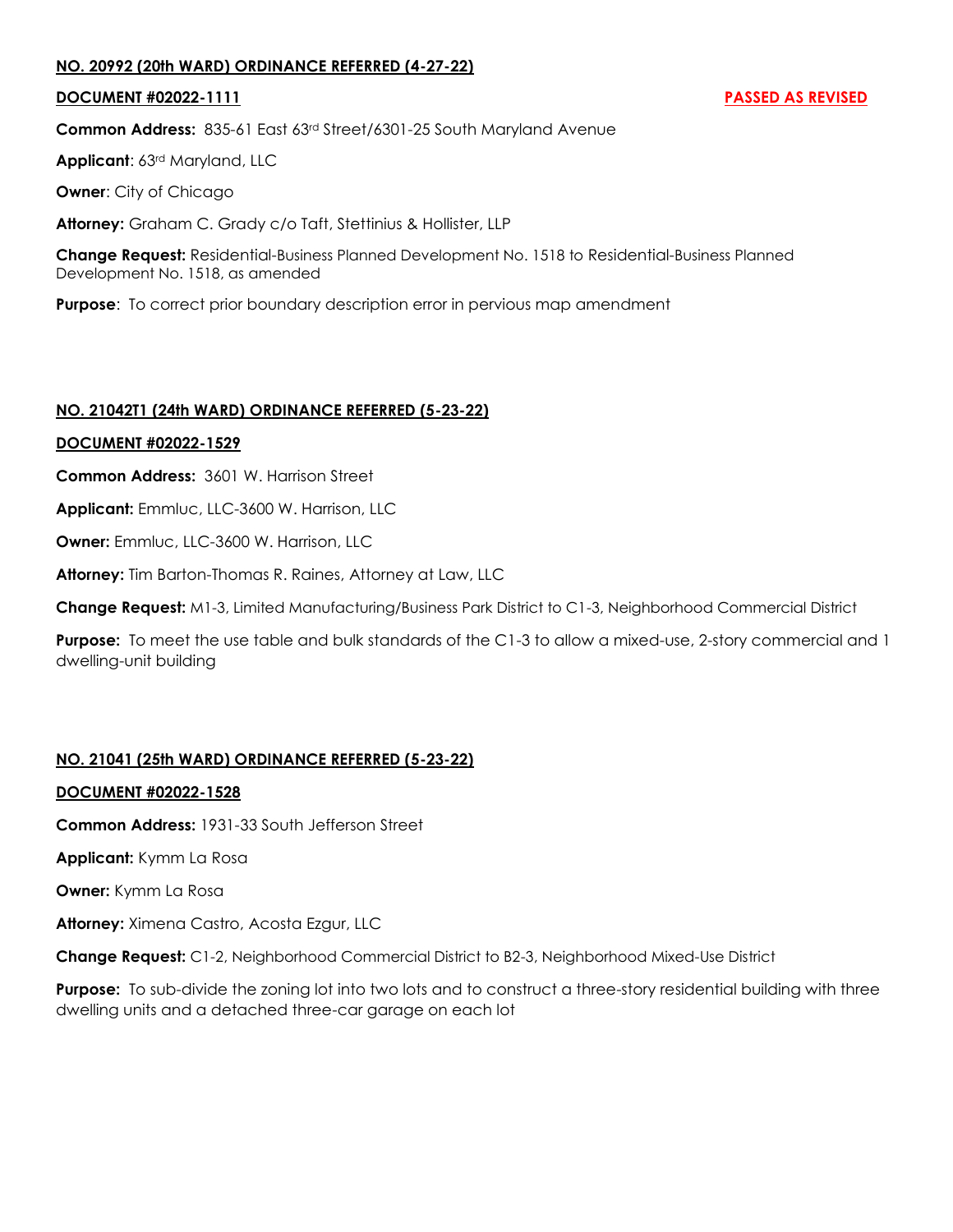## **NO. 20948T1 (25th WARD) ORDINANCE REFERRED (2-23-22)**

#### **DOCUMENT #02022-580**

**Common Address:** 1026-44 West Jackson Boulevard **SUBSTITUTE NARRATIVE AND PLANS** 

**Applicant**: 1026 Jackson, LLC **SUBSTITUTE ORDINANCE**

**Owner**: G & J Realty, LLC and 1042 Jackson, LLC

**Attorney**: Michael Ezgur-Acosta Ezgur, LLC

**Change Request**: DS-3, Downtown Service District to DX-7, Downtown Mixed-Use District

**Purpose:** To meet the bulk and density standards of the DX-7 to allow for a new residential development

## **NO. 21040T1 (25th WARD) ORDINANCE REFERRED (5-23-22)**

## **DOCUMENT #02022-1527**

**Common Address**: 931 W. 19th Street

**Applicant**: Mural Park, LLC

**Owner:** Mural Park, LLC

**Attorney**: Katriina S. McGuire, Thompson Coburn, LLP

**Change Request**: M1-2, Limited Manufacturing/Business Park District to C3-5, Commercial, Manufacturing and Employment District

**Purpose**: To permit uses consistent with the C3 District and to reduce the required parking ratio for future uses

# **NO. 21038T1 (27th WARD) ORDINANCE REFERRED (5-23-22)**

## **DOCUMENT #02022-1333**

**Common Address:** 215 N. Green Street

**Applicant**: 215 N Green, LLC

**Owner**: 215 N Green, LLC

**Attorney**: Tyler Manic, Schain Banks

**Change Request**: DX-3, Downtown Mixed-Use District to DX-3, Downtown Mixed-Use District

**Purpose:** To substitute new Type-1 plans from the plans previously approved on October 14, 2021, SO2012-4069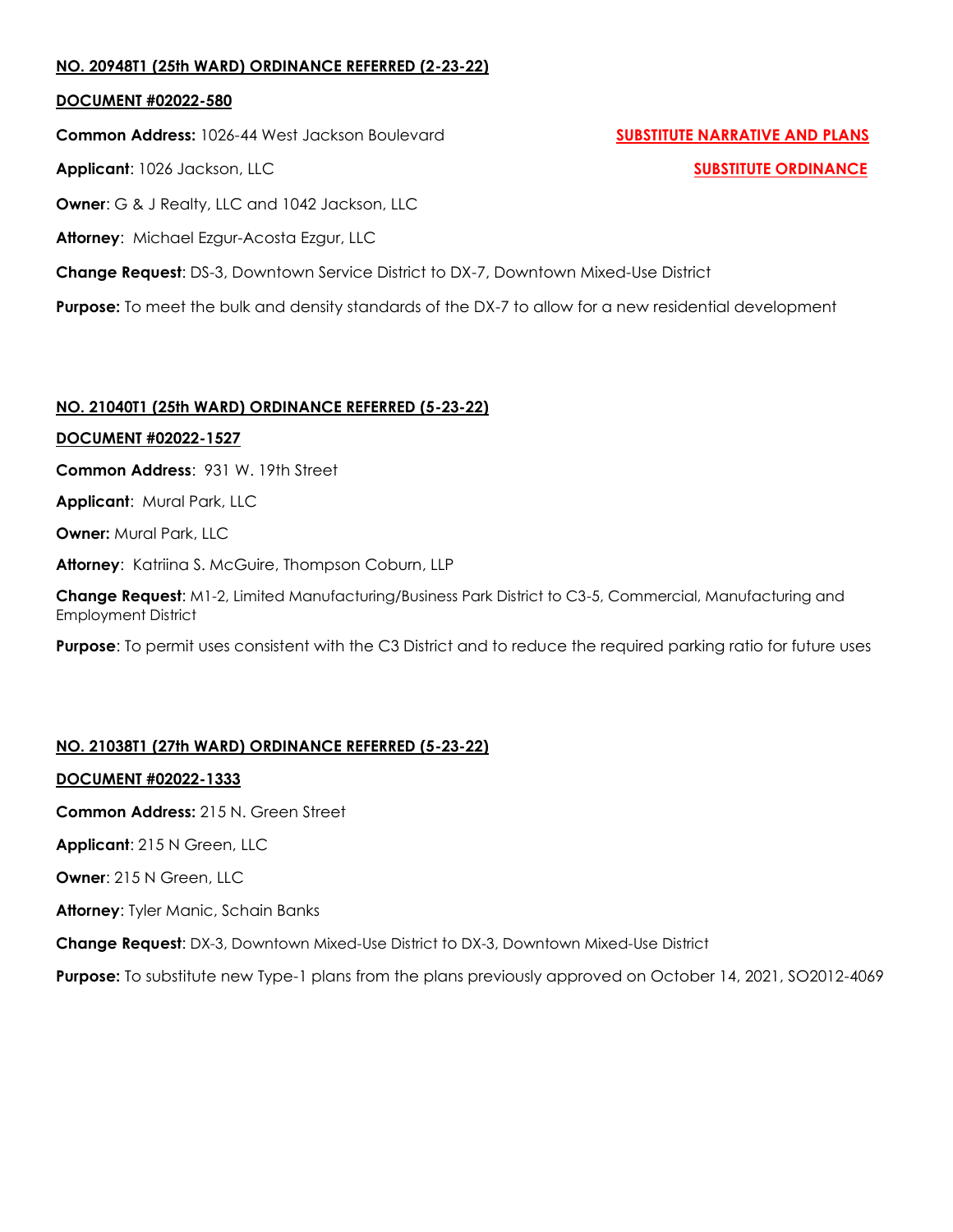## **NO. 20868 (27th WARD) ORDINANCE REFERRED (11-17-21)**

#### **DOCUMENT #02021-5087**

**Common Address:** 210-220 N. Morgan Street **PASSED AS REVISED** 

**Applicant:** Solar Junkyard, LLC

**Owner:** Solar Junkyard, LLC

**Attorney:** Rich Klawiter & Katie Jahnke Dale-DLA Piper LLP

**Change Request:** C1-1, Neighborhood Commercial District to DX-7, Downtown Mixed-Use District then to a Residential-Business-Planned Development

**Purpose:** Mandatory Planned Development pursuant to Sections 17-8-0512 (Tall Buildings) and 17-8-0513 (Large Residential Developments). To permit the construction of a 30-story building with 204 residential units and 50 vehicular parking spaces above approximately 4000 square feet of ground-floor commercial uses.

# **NO. 20864 (27th WARD) ORDINANCE REFERRED (10-14-21)**

#### **DOCUMENT #02021-4633**

**Common Address**: 512-528 S. California Avenue

**Applicant:** Northern Asteri Property Management, LLC

**Owner:** Northern Asteri Property Management, LLC

**Attorney:** Nicholas J. Ftikas, Law Offices of Samuel V.P. Banks

**Change Request:** B2-3, Neighborhood Mixed-Use District to C1-1, Neighborhood Commercial District

**Purpose:** To develop the subject property with a gas station, accessory retail convenience store, and a single lane automatic car wash tunnel

## **NO. 21037 (28th WARD) ORDINANCE REFERRED (5-23-22)**

## **DOCUMENT #02022-1332**

**Common Address:** 4225-29 West Madison Street

**Applicant**: John Gardner

**Owner**: John Gardner

**Attorney:** Ximena Castro, Acosta Ezgur, LLC

**Change Request:** B3-2, Community Shopping District to B2-3, Neighborhood Mixed-Use District

**Purpose**: To construct a three-story, mixed-use building with commercial ground floor space and eight residential units above the ground floor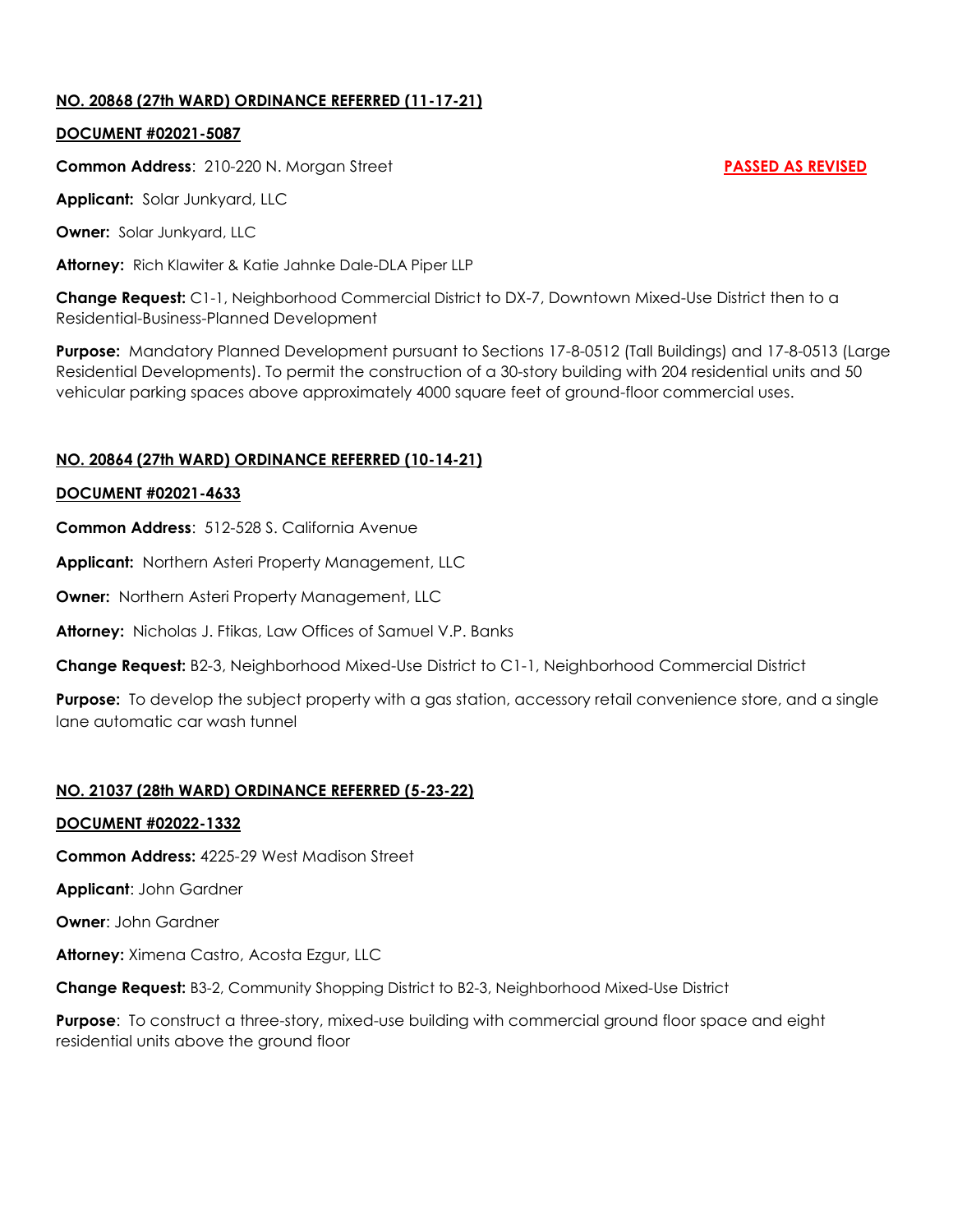## **NO. 21033T1 (32nd WARD) ORDINANCE REFERRED (5-23-22)**

## **DOCUMENT #02022-1328**

**Common Address**: 1741-1749 North Damen Avenue

**Applicant**: Kensington Bucktown Building, LLC

**Owner**: Repak Bucktown Partners 2, LLC and Albany Bank & Trust Agreement No. 11-5603, Dated November 29, 1999

**Attorney**: Sara K. Barnes, Law Offices of Samuel V.P. Banks

**Change Request:** M1-2, Limited Manufacturing/Business Park District to B1-2, Neighborhood Shopping District

**Purpose**: To permit the redevelopment and reactivation of the site, in its entirety, with a new three-story building. Such building will be occupied and operated by a daycare facility.

## **NO. 21030 (33rd WARD) ORDINANCE REFERRED (5-23-22)**

## **DOCUMENT #02022-1325**

**Common Address:** 4200 North Sacramento Avenue

**Applicant**: Chris Kaplon

**Owner**: Chris Kaplon

**Attorney:** Matthew Allee, Schain Banks

**Change Request:** RS3, Residential Single-Unit (Detached House) District to RM4.5, Residential Multi-Unit District

**Purpose**: To convert from storefront and 3 dwelling units to 4 dwelling units with interior alterations to the storefront only

# **NO. 21031 (34th WARD) ORDINANCE REFERRED (5-23-22)**

## **DOCUMENT #02022-1326**

**Common Address:** 1956 and 1957 W. 115th Street

**Applicant**: Metra Commuter Rail Division of the Regional Transportation

**Owner**: Metra Commuter Rail Division of the Regional Transportation

**Attorney:** Carol D. Stubblefield c/o Neal and Leroy, LLC

**Change Request:** RS3, Residential Single-Unit (Detached House) District and B3-1, Community Shopping District to T, Transportation District

**Purpose:** To rezone the property to allow renovation of the existing train station platform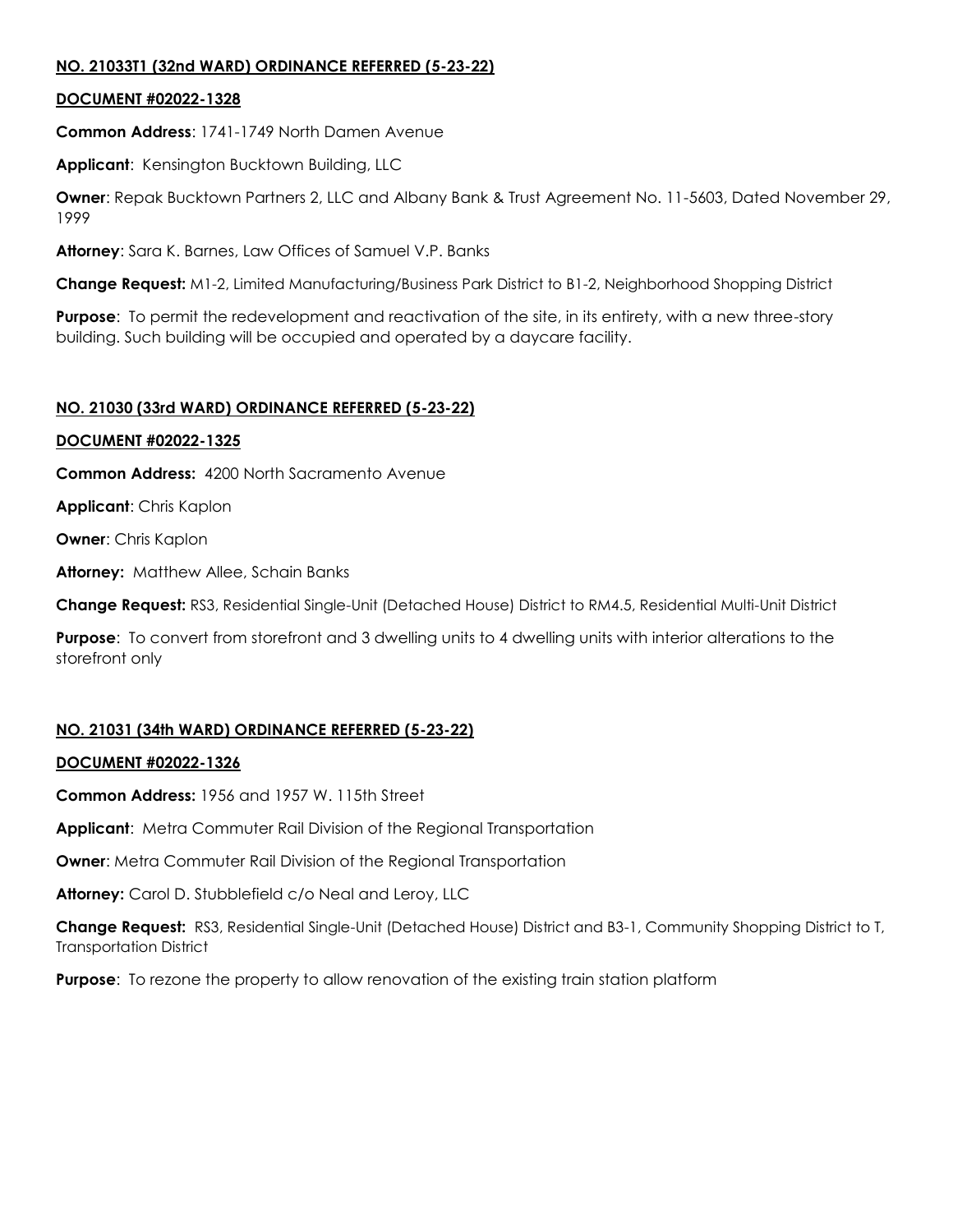## **NO. 21027 (37th WARD) ORDINANCE REFERRED (5-23-22)**

#### **DOCUMENT #02022-1322 PASSED AS REVISED**

**Common Address:** 5202-5224 West Chicago Avenue; 802-812 North Laramie Avenue; 803-813 North Latrobe Avenue

**Applicant**: Austin United Alliance Development Company, LLC

**Owner**: City of Chicago, 5208-5218 West Chicago Ave., Inc and County of Cook D/B/A Cook County Land Bank Authority

**Attorney:** Steven Friedland, Applegate & Thorne-Thomsen

**Change Request:** B3-1, Community Shopping District to B2-3, Neighborhood Mixed-Use District and then to a Planned **Development** 

**Purpose**: To construct a 6-story, 78-unit building and to redevelop the Laramie Bank building with office and commercial uses.

## **NO. 21039 (38th WARD) ORDINANCE REFERRED (5-23-22)**

#### **DOCUMENT #02022-1334**

**Common Address**: 5824 W. Montrose Avenue

**Applicant**: SIC TOO, LLC

**Owner**: SIC TOO, LLC

**Attorney**: Tim Barton-Thomas R. Raines, Attorney at Law, LLC

**Change Request**: RS3, Residential Single-Unit (Detached House) District to RM4.5, Residential Multi-Unit District

**Purpose:** To meet the bulk and density requirements to comply with the RM4.5 district, to allow the conversion of an existing 5-unit building by the addition of a 6th unit

## **NO. 20890 (40th WARD) ORDINANCE REFERRED (12-15-21)**

#### **DOCUMENT #02021-5717**

**Common Address:** 5435 N. Wolcott Avenue **PASSED AS REVISED** 

**Applicant:** Smylie Brothers Brewing Company, LLC

**Owner:** 5435 N Wolcott, Inc.

**Attorney:** Thomas S. Moore

**Change Request:** M2-2, Light Industry District to C3-3, Commercial, Manufacturing and Employment District

**Purpose:** The applicant wishes to rezone the property to allow for a proposed outdoor patio (beer garden) in the open yard space to the east and south of the existing 1- and 2-story brewery building at the property. The existing parking lot will be reconfigured to allow for food truck parking adjacent to the proposed outdoor patio. An interior renovation is planned for the brewery building; there are no planned changes to the exterior of the existing building.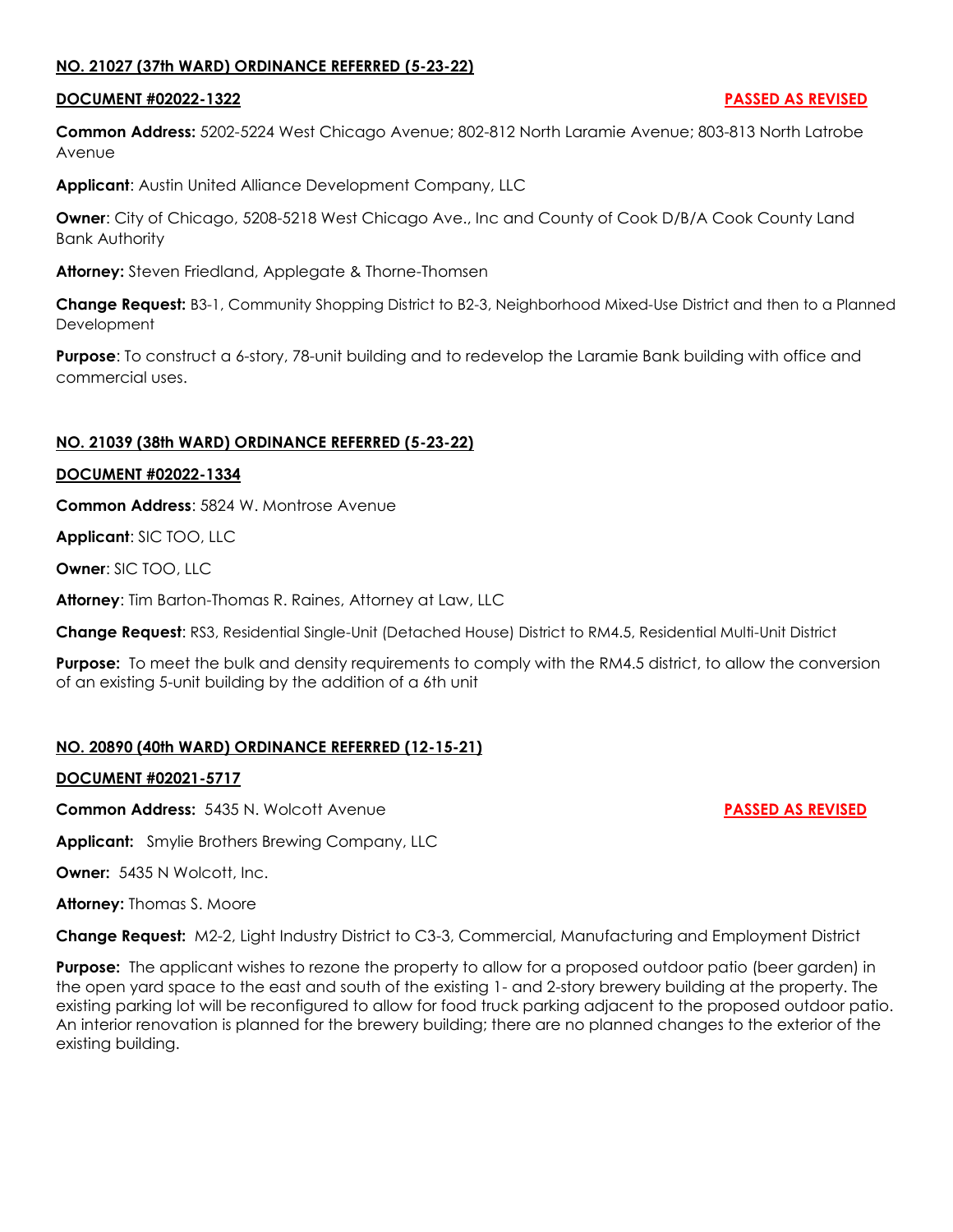# **NO. 21034 (42nd WARD) ORDINANCE REFERRED (5-23-22)**

#### **DOCUMENT #02022-1329**

**Common Address:** 151-183 N. Michigan Avenue

**Applicant**: Pristine, LLC

**Owner:** Millennium Park Plaza, LLC

**Attorney**: Talar A. Berberian, Thompson Coburn

**Change Request**: Residential-Business Planned Development No. 186 as amended to DX-16, Downtown Mixed-Use **District** 

**Purpose**: The applicant seeks to rezone the property to make it eligible for an administrative adjustment under Section 17-4-1008 of the Chicago Zoning Ordinance to increase the floor area by not more than 5% of the FAR existing in 2016. This application will not permit any Increase in FAR.

## **NO. 21028 (47th WARD) ORDINANCE REFERRED (5-23-22)**

#### **DOCUMENT #02022-1323**

**Common Address**: 4649 North Damen Avenue

**Applicant**: Sherbel Properties, LLC

**Owner**: Sherbel Properties, LLC

**Attorney**: Tyler Manic, Schain Banks

**Change Request:** RS3, Residential Single-Unit (Detached House) District to B3-1.5, Community Shopping District

**Purpose**: To place the property in a conforming mixed-use zoning district in order to activate the ground floor with a commercial use

## **NO. 21000 (47th WARD) ORDINANCE REFERRED (4-27-22)**

#### **DOCUMENT #02022-1038**

**Common Address:** 4333 N. Western Avenue

**Applicant:** Nikola Delic and Ivana Zunic

**Owner:** Nikola Delic and Ivana Zunic

**Attorney:** Sara K. Barnes, Law Offices of Samuel V.P. Banks

**Change Request:** B3-2, Community Shopping District to B2-3, Neighborhood Mixed-Use District

**Purpose:** To permit the construction of a new four-story, four-unit residential building, with off-street parking for four vehicles at the subject site.